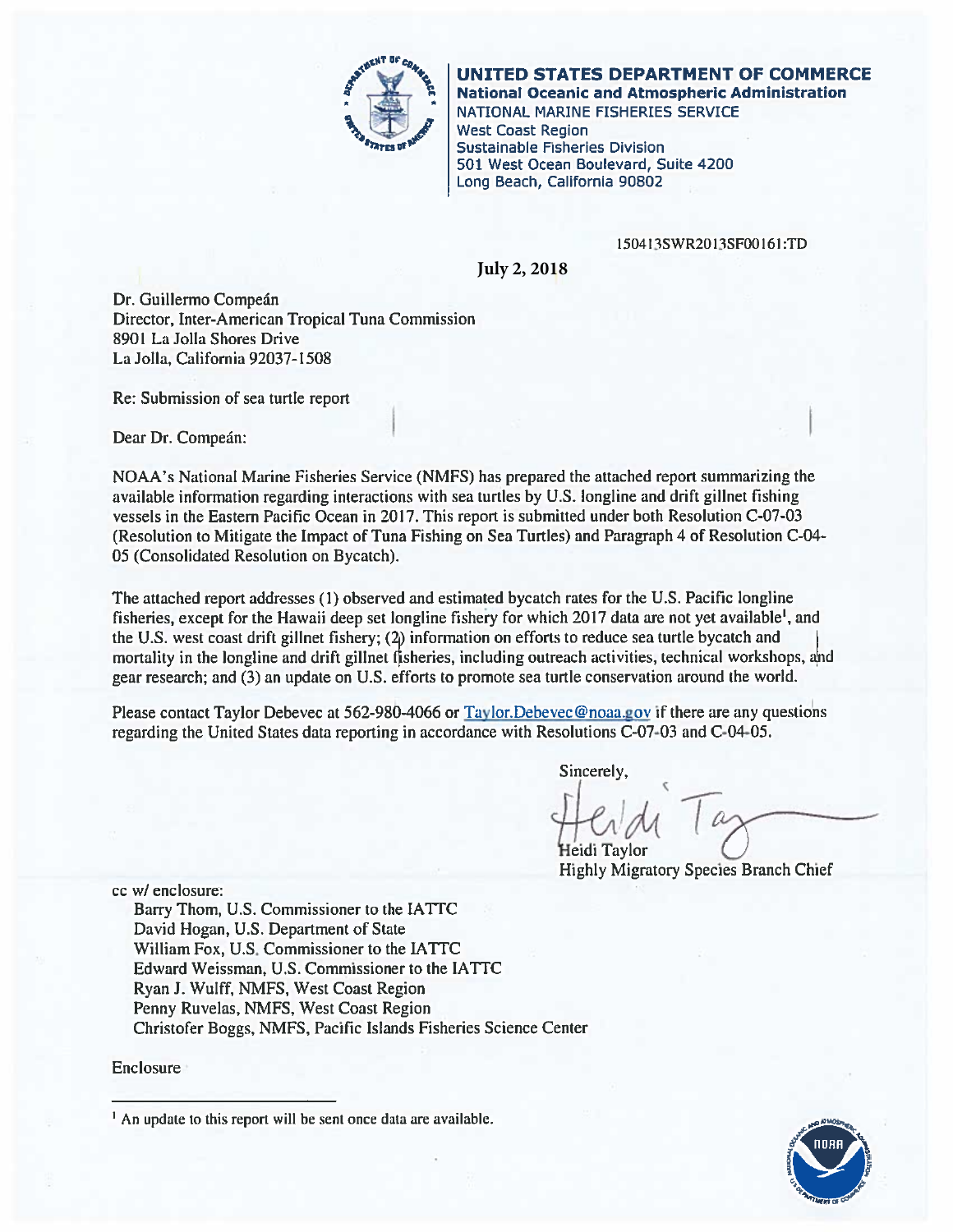# **Sea Turtle Interactions in the U.S. Pacific Longline and Drift Gillnet Fisheries**

A Report Submitted to the Inter-American Tropical Tuna Commission as Required by the Resolution to Mitigate the Impact of Tuna Fishing Vessels on Sea Turtles (Resolution C-07-03) and the Consolidated Resolution on Bycatch (Resolution C-04-05)

**Prepared by NOAA's National Marine Fisheries Service (NMFS) West Coast Region Long Beach, CA**

**June 2018**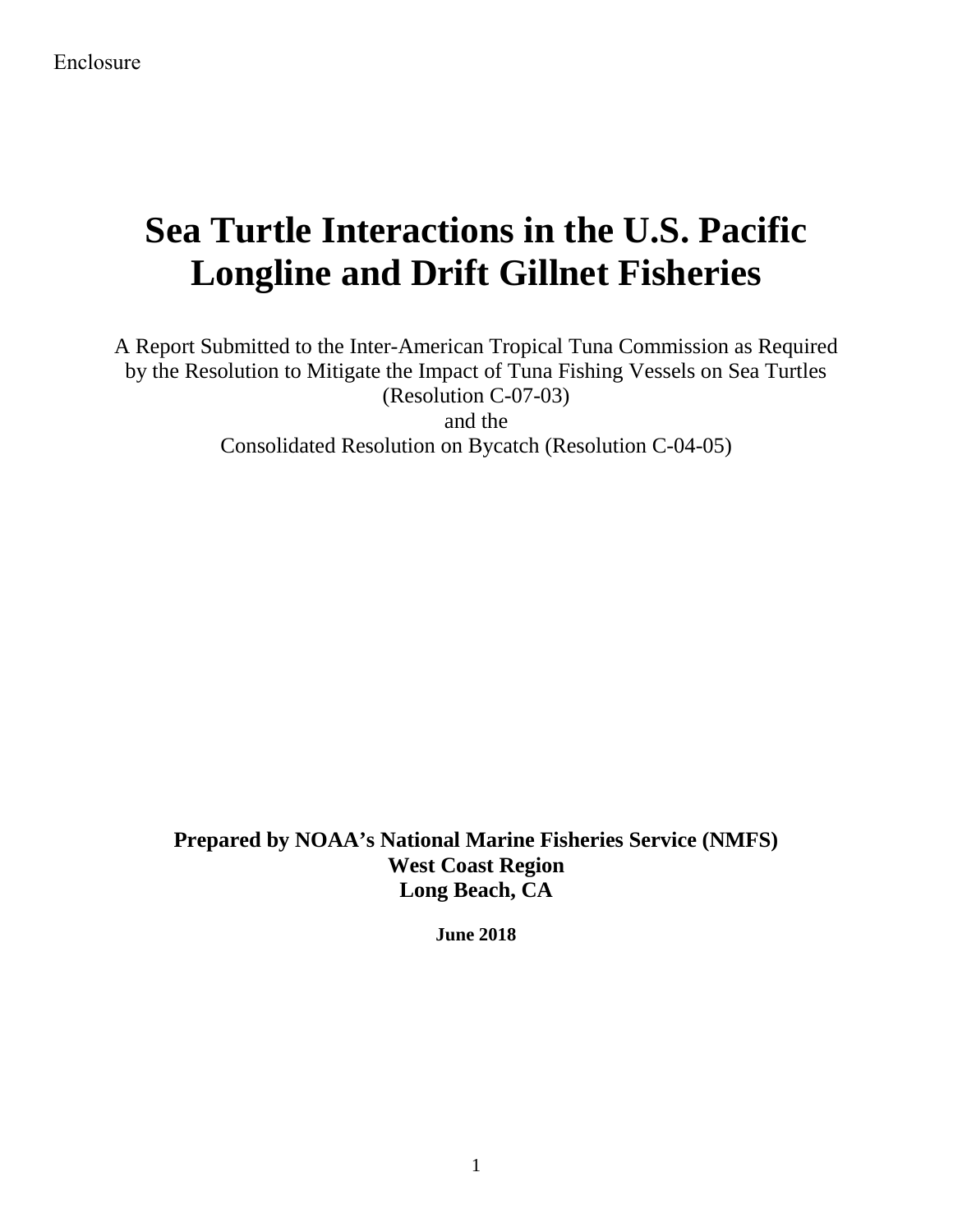## **Sea Turtle Interactions in the U.S. Pacific Longline and Drift Gillnet Fisheries**

## **Preface**

Under the June 2007 *Resolution to Mitigate the Impact of Tuna Fishing Vessels on Sea Turtles* (Resolution C-07-03), and voluntarily under Resolution C-04-05 (*Consolidated Resolution on Bycatch*), Parties agreed to submit available information on interactions of vessels flying their flag with sea turtles in fisheries under the competence of the Inter-American Tropical Tuna Commission (IATTC). Additionally, Parties agreed to report on both progress in the development of technology to reduce sea turtle bycatch and the actions taken to provide their vessels with the necessary equipment for appropriate release of incidentally caught sea turtles. Therefore, the United States has prepared this annual report on the interactions of U.S. fishing vessels with sea turtles in and adjacent to the eastern Pacific Ocean (EPO). The report also discusses the conservation measures taken by the United States to reduce sea turtle bycatch.

The United States has limited the scope of fishery interaction data discussed in this report to longline and drift gillnet fisheries in the Pacific Ocean. Some of these fisheries, such as Hawaii longline fisheries, range across the Pacific Ocean and include fishing effort that occurs outside the IATTC Convention Area. Where possible, this report makes an effort to distinguish and highlight activities that specifically occur within the IATTC Convention Area, or EPO, although it is not always possible to do so. The United States is also monitoring takes of sea turtles by large purse seine vessels in the EPO, including entanglement in fish aggregating devices. However, we obtain these data from the IATTC staff; therefore, we do not include this fishery in this report, as there is no benefit in providing these data back to the IATTC.

Lastly, this report is an update to the report submitted in 2017 pursuant to Resolutions C-04-05 and C-07-03. Unchanged background information is not repeated here.

## Swordfish/Tuna Longline Fisheries

Please refer to pages 3-6 of the report submitted in 2014 for a thorough background on the operation and management of West Coast and Hawaii U.S. longline fisheries targeting tunas and swordfish. Updates are described here:

## *U.S. West Coast-Based Deep-set Longline (DSLL) Fishery*

There were no sea turtle interactions in the DSLL fishery operating out of California in 2017 (NMFS West Coast Region observer program, unpublished data, 2018).

## *Hawaii-based Pelagic Longline Fishery*

#### *Shallow-Set*

In 2017, the fishery interacted with 3 leatherback, 10 loggerhead, and 1 Olive Ridley sea turtles within the IATTC Convention Area.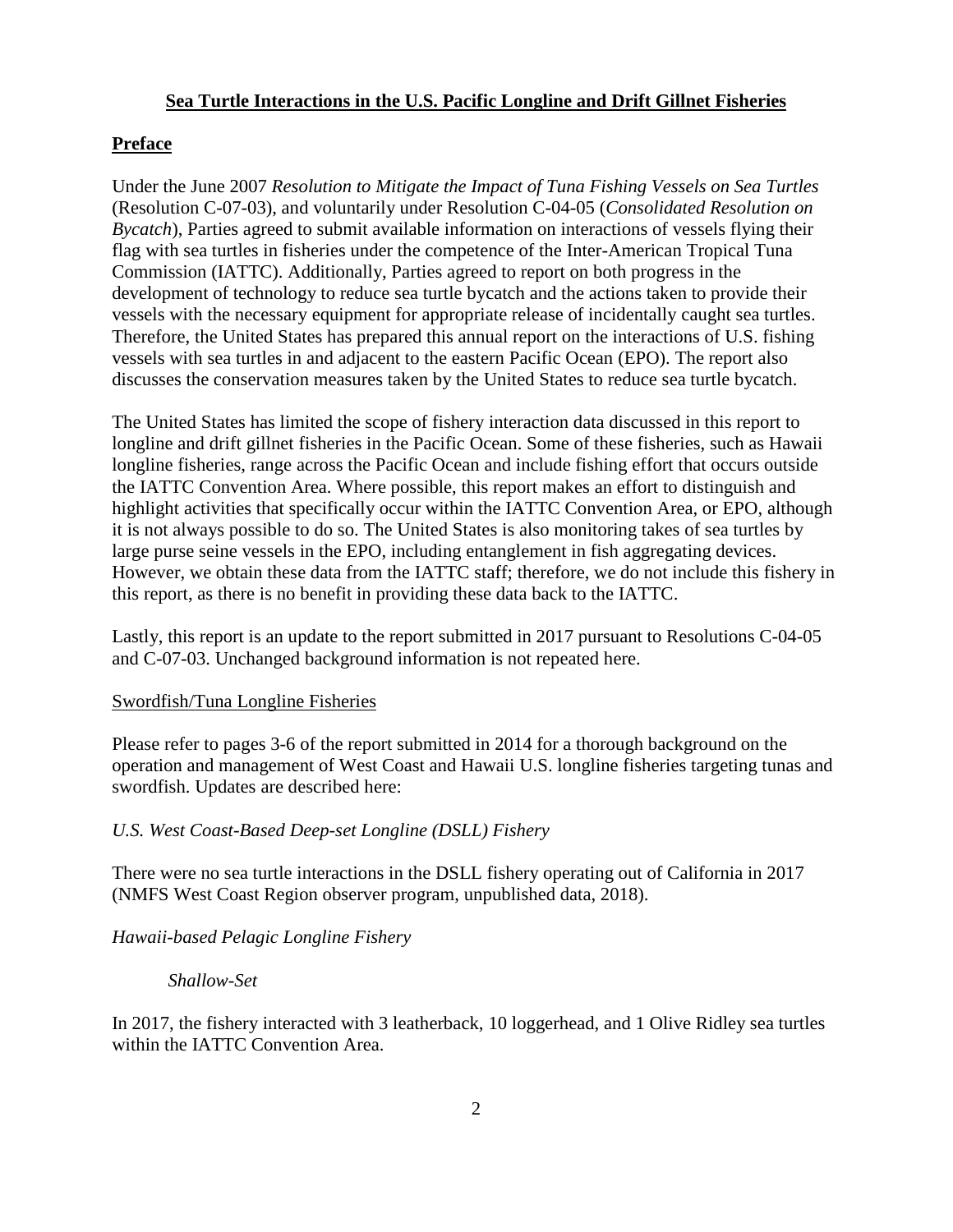#### *Deep-Set*

The estimated incidental take of sea turtles in the DSLL fishery in 2017 within the IATTC Convention Area was not available at the time of this submission. The data will be sent in an updated report to the IATTC as soon as they are available.

## Swordfish/Thresher Shark Drift Gillnet Fishery

Please refer to pages 8-9 of the report submitted in 2014 for a thorough background on the operation and management of the U.S. drift gillnet fishery targeting swordfish and thresher shark. Updates are included here.

**Table 1: Sea Turtle Interactions observed in the U.S. West Coast Drift Gillnet Fishery 2009-2015. Sources: the West Coast Region Observer Program and SAFE reports 2006- 2014, available at: [http://www.pcouncil.org/highly-migratory-species/stock-assessment](http://www.pcouncil.org/highly-migratory-species/stock-assessment-and-fishery-evaluation-safe-documents/)[and-fishery-evaluation-safe-documents/](http://www.pcouncil.org/highly-migratory-species/stock-assessment-and-fishery-evaluation-safe-documents/)**

| Year | Active<br><b>Vessels</b> | <b>Swordfish</b><br>(mt) | <b>Thresher</b><br>shark $(mt)$ | <b>Observed</b><br><b>Sets</b> | <b>Estimated</b><br><b>Total Sets</b> | $\frac{6}{9}$<br><b>Observer</b><br>Coverage | <b>Observed</b><br>Turtle<br><b>Takes</b> | Take<br>per 100<br>obs. sets |
|------|--------------------------|--------------------------|---------------------------------|--------------------------------|---------------------------------------|----------------------------------------------|-------------------------------------------|------------------------------|
| 2009 | 35                       | 252                      | 38                              | 101                            | 761                                   | 13.3                                         | 11                                        | 0.93                         |
| 2010 | 26                       | 62                       | 41                              | 59                             | 492                                   | 12.0                                         | 0                                         |                              |
| 2011 | 22                       | 119                      | 55                              | 85                             | 435                                   | 19.5                                         | 0                                         | 0                            |
| 2012 | 17                       | 118                      | 37                              | 83                             | 445                                   | 18.7                                         | $1^{\circ}$                               | 1.20                         |
| 2013 | 18                       | 95                       | 48                              | 176                            | 470                                   | 37.4                                         | 0                                         | $\theta$                     |
| 2014 | 15                       | 127                      | 26                              | 113                            | 379                                   | 29.8                                         | 0                                         |                              |
| 2015 | 17                       | 95                       | 31                              | 74                             | 361                                   | 20.5                                         | 0                                         |                              |
| 2016 | 20                       | 171                      | 28                              | 134                            | 737                                   | 18.2                                         | 0                                         | 0                            |
| 2017 | 17                       | 176                      | 39                              | 114                            | 598                                   | 19.0                                         | 0                                         |                              |

† Leatherback, released alive All data are preliminary

#### **Conservation Measures**

Please refer to previous U.S. sea turtle reports for a thorough background on the history of sea turtle conservation and mitigation measures the United States has implemented in both the longline and drift gillnet fisheries. Those pages also include past trainings, outreach events, conferences, workshops, collaborations with other nations and organizations, as well as research publications. Recent developments include:

#### Species in the Spotlight – Pacific Leatherback

Of all the species NMFS protects under the Endangered Species Act (ESA), eight are considered to be among the most at-risk of extinction in the near future. As a result, the "Species in the Spotlight: Survive to Thrive" initiative was created - a concerted agency-wide effort to spotlight and save these highly at-risk species. One of these "Species in the Spotlight" is the Pacific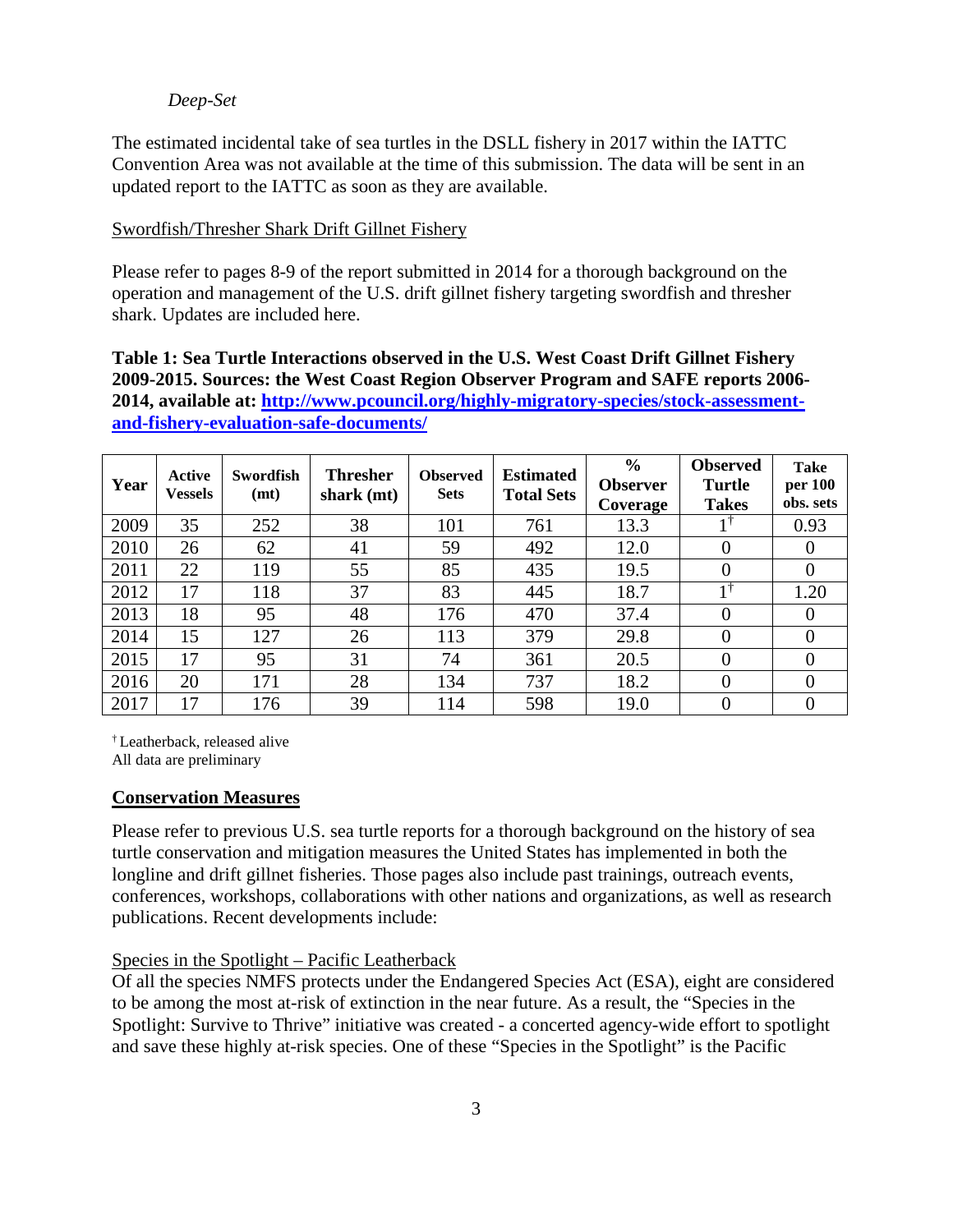leatherback sea turtle (*Dermochelys coriacea*) which are globally listed under the ESA as endangered.

Throughout the Species in the Spotlight campaign, NMFS will engage public and private sector partners in collaborative actions to spur recovery for these species. On February 10, 2016, NMFS released 5-Year Action Plans for the eight "Species in the Spotlight." These plans outline efforts vital for stabilizing their populations and preventing their extinction, and serve as road maps for their recovery. In October, 2016, NMFS hosted California Leatherback Day in La Jolla, California, with over 200 participants.

Under this special designation, leatherback sea turtles will be prioritized for directed funding and competitive grant award programs. One such program is the ESA Section 6 grant program which provides funds to the states and recognized tribes to support research and conservation programs that aide in the recovery of endangered species. The states of Washington, Oregon, and California have included leatherback sea turtles in their Section 6 Agreements and are eligible to submit proposals for this species.

Participation in Seminars, Meetings, Conferences, Symposiums, etc.

- 37<sup>th</sup> International Sea Turtle Symposium, Las Vegas, Nevada, April, 2017
	- o Yonat Swimmer of Pacific Islands Fisheries Science Center, presented at the International Sea Turtle Symposium in (April 2017 (in Las Vegas, NV) on "Sea Turtle Bycatch Mitigation in U.S. Longline Fisheries".
- Inter-American Convention for the Protection and Conservation of Sea Turtles (IAC), Eighth Conference of the Parties, Buenos Aires, Argentina, June 2017
- IATTC Bycatch Working Group meeting, La Jolla, California, May, 2017
- North Pacific Trilateral Loggerhead Recovery Plan Meeting, La Jolla, CA, January, 2016; Honolulu, Hawaii, August 2016; La Jolla, CA, March, 2017; and Washington D.C., August, 2017, with participation from NMFS, Japan and Mexico.
- NMFS has included training on sea turtle safe handling, release, and identification as part of each AIDCP Seminar for Fishing Captains. Attendance at this seminar is one of the requirements to receive an ETP operator's permit and be placed upon the AIDCP list of qualified captains. Several workshops are offered each year, both in-person or via webinar.
- NMFS has included training on sea turtle safe handling, release and resuscitation to participants in the California drift gillnet fishery, an experimental deep-set buoy gear fishery, and the Hawaii-based longline fishery.

## Gear Experiments

Technical advice has been provided for ongoing and new studies (2016-2017) on sea turtle bycatch mitigation experiments, underway in Indonesia, Brazil, Spain, Peru, Chile, and Mexico.

## Published Research from U.S. Government Scientists and Managers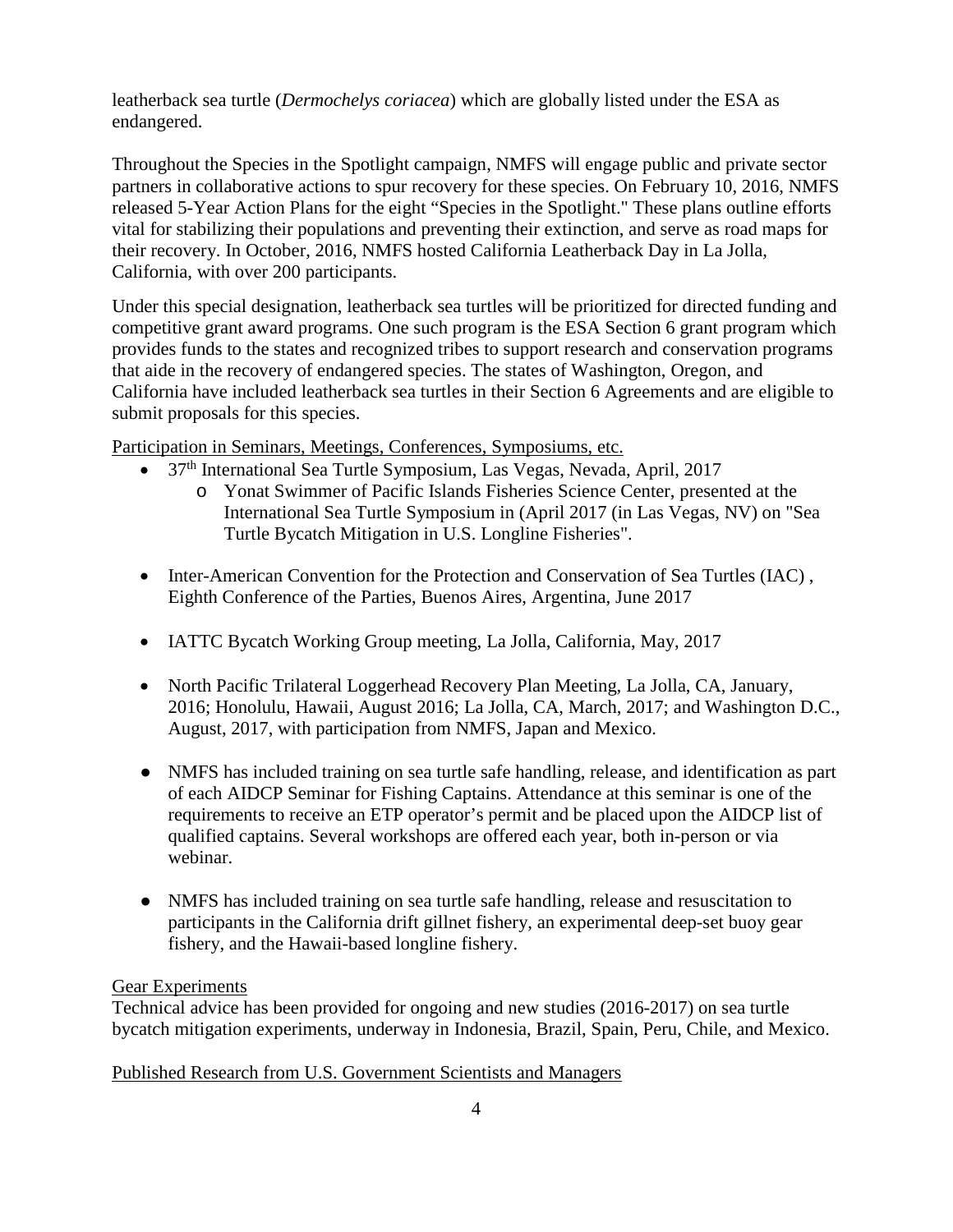Piovano S, Swimmer Y. 2017. Effects of a hook ring on catch and bycatch in a Mediterranean swordfish longline fishery. Journal of Aquatic Conservation: Marine and Freshwater Ecosystems.

Guabe P, Barcelo C, McGillicuddy Jr. DJ, Miller P, Domingo A, Marcovaldi N, Giffoni B, Swimmer Y. (2017). The Use of Mesoscale Eddies by Juvenile Loggerhead Sea Turtles (Caretta caretta) in the Southwestern Atlantic. PLoS ONE. 1;12(3):e0172839.

Swimmer Y, Gutierrez A, Bigelow K, Barceló C, Schroeder B, Keene K, Shattenkirk K, Foster D. 2017. Sea Turtle Bycatch Mitigation in U.S. Longline Fisheries. Frontiers in Marine Science.

Carretta, J.V., J.E. Moore, and K.A. Forney. 2017. Regression tree and ratio estimates of marine mammal, sea turtle, and seabird bycatch in the California drift gillnet fishery: 1990-2015. NOAA Technical Memorandum, NOAA-TM-NMFS-SWFSC-568. 83 p. doi:10.7289/V5/TM-SWFSC-568.

Casale Paola, Gaspard Abitsi, Marie Pierre Aboro, Pierre Didier Agamboue, Laureen Agbode, Nontse ́ Lois Allela, Davy Angueko, Jean Noel Bibang Bi Nguema, Francois Boussamba, Floriane Cardiec, Emmanuel Chartrain, Claudio Ciofi, Yves Armand Emane, J. Michael Fay, Brendan J. Godley, Carmen Karen Kouerey Oliwiwina, Jean de Dieu Lewembe, Donatien Leyoko, Georges Mba Asseko, Pulcherie Mengue M'adzaba, Jean Herve Mve Beh, Chiara Natali, Clauvice Nyama-Mouketou, Jacob Nzegoue, Carole Ogandagas, Richard J. Parnell, Guy Anicet Rerambyath, Micheline Schummer Gnandji, Guy-Philippe Sounguet, Manjula Tiwari, Bas Verhage, Raul Vilela, Lee White, Matthew J. Witt, Angela Formia. 2017. A first estimate of sea turtle bycatch in the industrial trawling fishery of Gabon. Biodiversity Conservation. DOI: [10.1007/s10531-017-1367-z.](http://dx.doi.org/10.1007/s10531-017-1367-z)

Gaos, Alexander R., Michael J. Liles, Velkiss Gadea, Alejandro Peña de Niz, Felipe Vallejo, Cristina Miranda, Jodie Jessica Darquea, Ana Henriquez, Eduardo Altamirano, Alejandra Rivera, Sofía Chavarría, David Melero, José Urteaga, Carlos Mario Pacheco, Didiher Chácon, Carolina LeMarie, Joanna Alfaro-Shigueto, Jeffrey C. Mangel, Ingrid L. Yañez and Jeffrey A. Seminoff. *In press*. Living on the edge: Hawksbill turtle nesting and conservation along the eastern Pacific Rim. Latin American Journal of Aquatic Research.

Ramirez, M.D., L. Avens, J.A. Seminoff, L.R. Goshe, and S.S. Heppel. 2017. Growth dynamics of juvenile loggerhead sea turtles undergoing an ontogenetic habitat shift. Oecologia, doi[:10.1007/s00442-017-3832-5.](http://dx.doi.org/10.1007/s00442-017-3832-5)

Robinson, Nathan J., Kelly R. Stewart, Peter H. Dutton, Ronel Nel, Frank V. Paladino and Pilar Santidrián Tomillo. 2017. Standardising curved carapace length measurements for leatherback turtles, *Dermochelys coriacea*, to investigate global patterns in body size. Herpetological Journal 27 (April 2017): 231–234.

Turner Tomaszewicz, C, Seminoff, J A, Peckham, S H, Avens, L, and Kurle, C M. 2017. Intrapopulation variability in the timing of ontogenetic habitat shifts in sea turtles revealed using δ15N values from bone growth rings. Journal of Animal Ecology.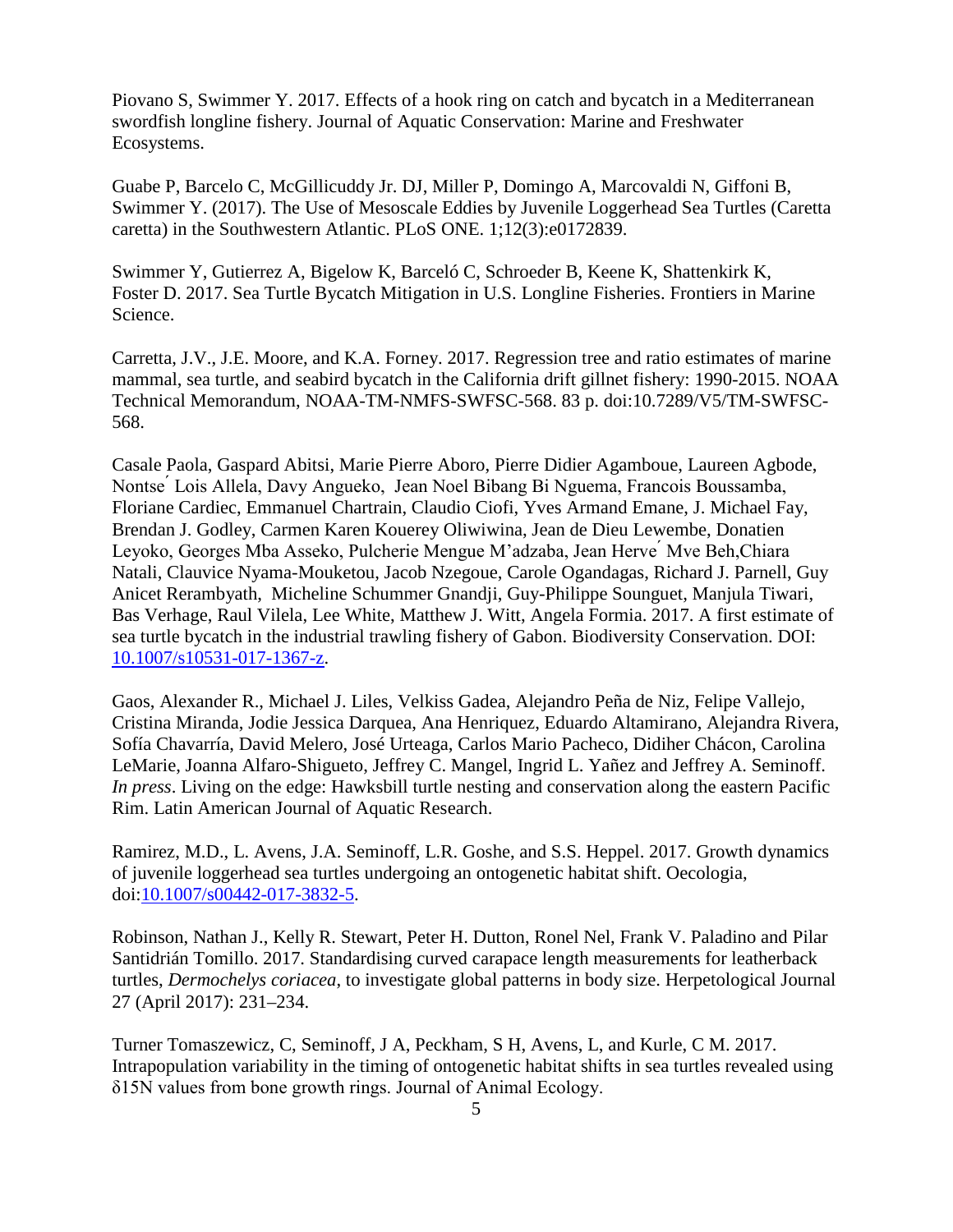

# UNITED STATES DEPARTMENT OF COMMERCE

**National Oceanic and Atmospheric Administration** NATIONAL MARINE FISHERIES SERVICE **West Coast Region Sustainable Fisheries Division** 501 West Ocean Boulevard, Suite 4200

Long Beach, California 90802

150413SWR2013SF00161:TD

Dr. Guillermo Compeán Director, Inter-American Tropical Tuna Commission 8901 La Jolla Shores Drive La Jolla, California 92037-1508

Re: Submission of sea turtle report

Dear Dr. Compeán:

NOAA's National Marine Fisheries Service (NMFS) has prepared the attached report summarizing the available information regarding interactions with sea turtles by U.S. longline and drift gillnet fishing vessels in the Eastern Pacific Ocean in 2016 as well as updated information for 2015. This report is submitted under both Resolution C-07-03 (Resolution to Mitigate the Impact of Tuna Fishing on Sea Turtles) and Paragraph 4 of Resolution C-04-05 (Consolidated Resolution on Bycatch).

The attached report addresses (1) observed and estimated capture and mortality rates for the U.S. Pacific longline fisheries; (2) observed bycatch and management in the drift gillnet fishery off the U.S. West Coast; (3) information on efforts to reduce sea turtle bycatch and mortality in the longline and drift gillnet fisheries, including outreach activities, technical workshops, and gear research; and (4) an update on U.S. efforts to promote sea turtle conservation around the world.

Please contact Taylor Debevec at 562-980-4066 or Taylor.Debevec@noaa.gov if there are any questions regarding the United States data reporting in accordance with Resolutions C-07-03 and C-04-05.

Sincerely,

cide Taylor

Heidi Taylor **Highly Migratory Species Branch Chief** 

cc w/ enclosure:

Barry Thom, U.S. Commissioner to the IATTC David Hogan, U.S. Department of State William Fox, U.S. Commissioner to the IATTC Donald Hansen, U.S. Commissioner to the IATTC Edward Weissman, U.S. Commissioner to the IATTC Ryan J. Wulff, NMFS, West Coast Region Penny Ruvelas, NMFS, West Coast Region Christofer Boggs, NMFS, Pacific Islands Fisheries Science Center



Enclosure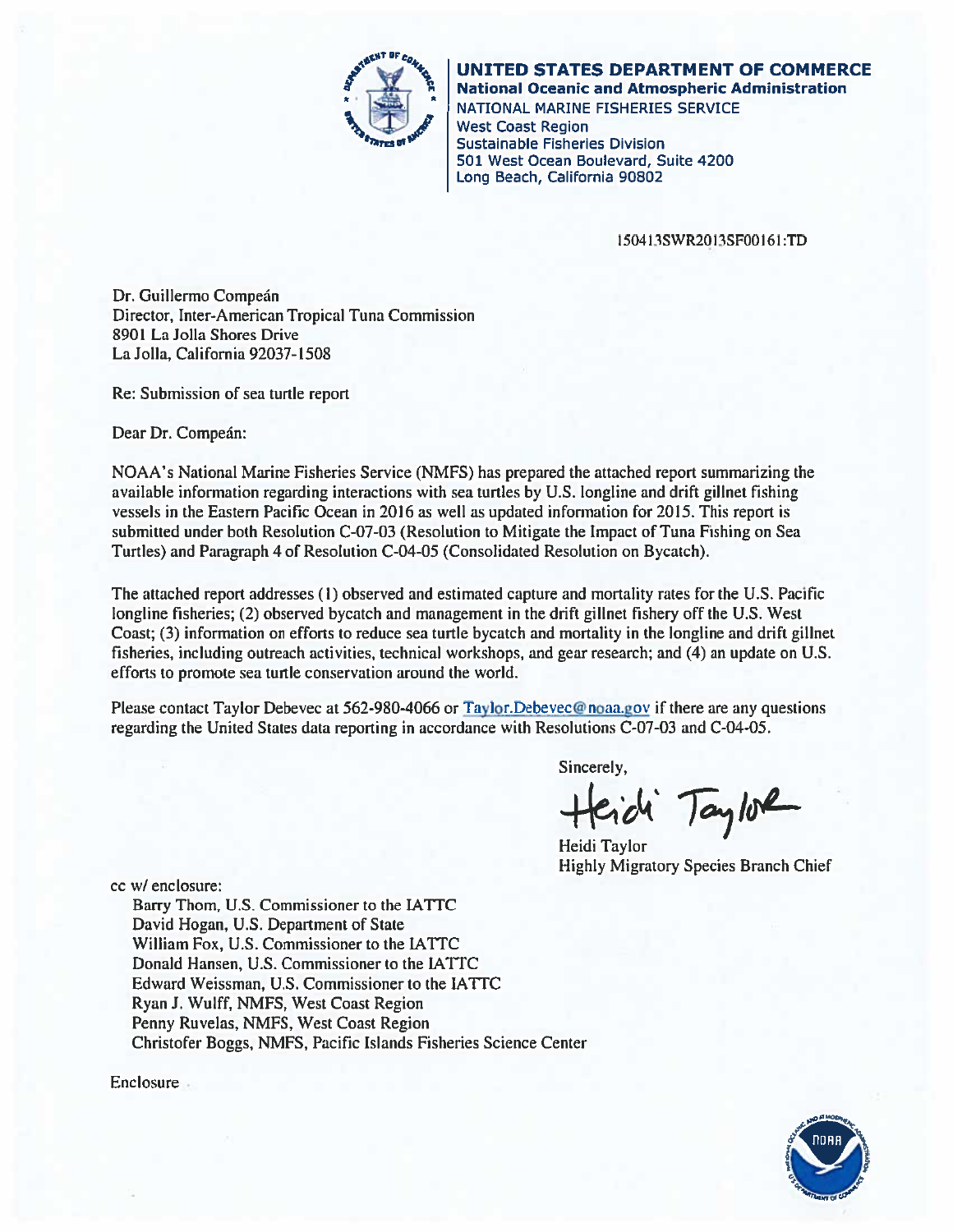# **Sea Turtle Interactions in the U.S. Pacific Longline and Drift Gillnet Fisheries**

A Report Submitted to the Inter-American Tropical Tuna Commission as Required by the Resolution to Mitigate the Impact of Tuna Fishing Vessels on Sea Turtles (Resolution C-07-03) and the Consolidated Resolution on Bycatch (Resolution C-04-05)

**Prepared by NOAA's National Marine Fisheries Service (NMFS) West Coast Region Long Beach, CA**

**June 2017**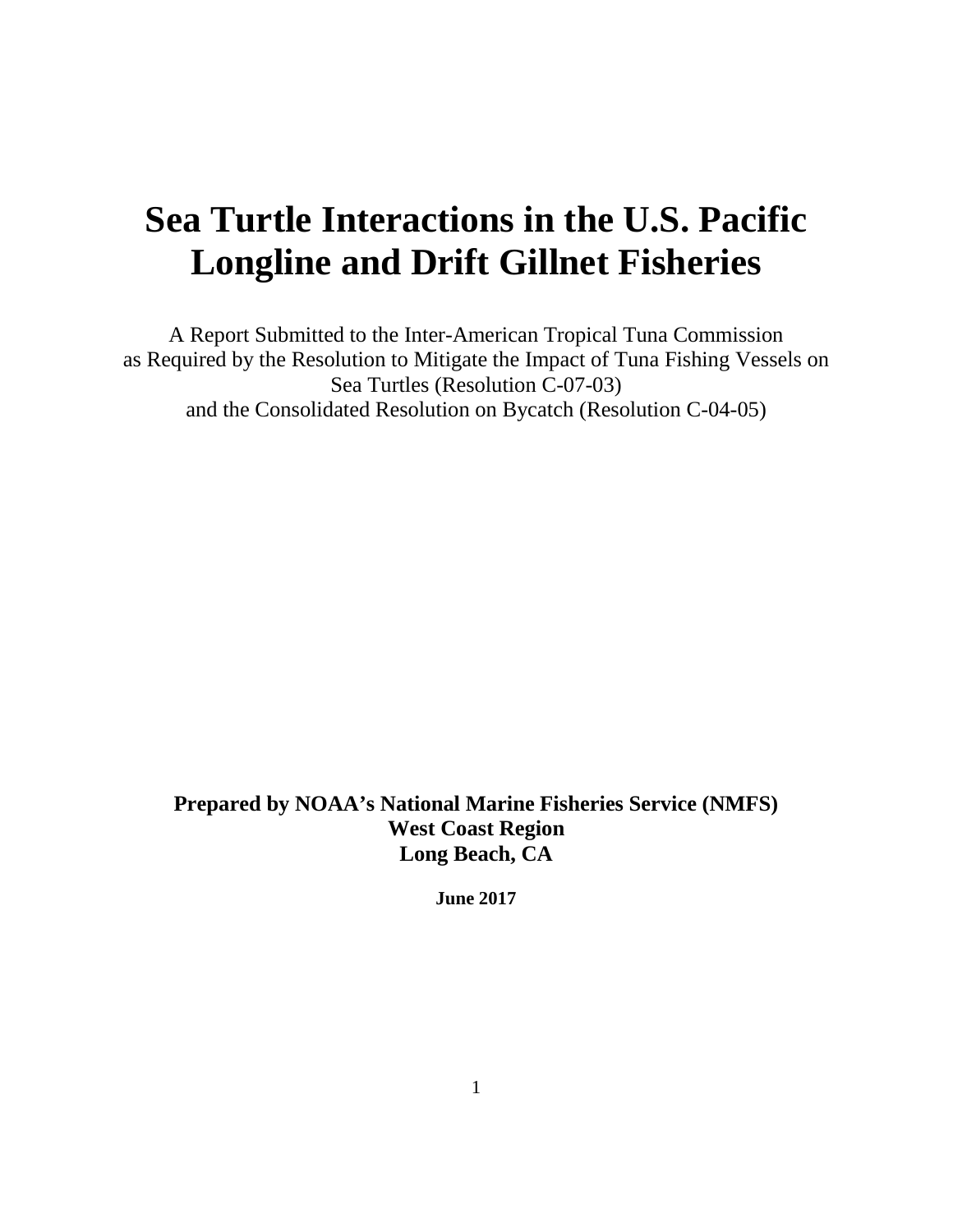# **Preface**

Under the June 2007 *Resolution to Mitigate the Impact of Tuna Fishing Vessels on Sea Turtles* (Resolution C-07-03), and voluntarily under Resolution C-04-05 (*Consolidated Resolution on Bycatch*), Parties agreed to submit available information on interactions of vessels flying their flag with sea turtles in fisheries under the competence of the Inter-American Tropical Tuna Commission (IATTC). Additionally, Parties agreed to report on both progress in the development of technology to reduce sea turtle bycatch and the actions taken to provide their vessels with the necessary equipment for appropriate release of incidentally caught sea turtles. Therefore, the United States has prepared this annual report on the interactions of U.S. fishing vessels with sea turtles in and adjacent to the eastern Pacific Ocean (EPO). The report also discusses the conservation measures taken by the United States to reduce sea turtle bycatch.

The United States has limited the scope of fishery interaction data discussed in this report to longline and drift gillnet fisheries in the Pacific Ocean. Some of these fisheries, such as Hawaii longline fisheries, range across the Pacific Ocean and include fishing effort that occurs outside the IATTC Convention Area. Where possible, this report makes an effort to distinguish and highlight activities that specifically occur within the IATTC Convention Area, or EPO, although it is not always possible to do so. The United States is also monitoring takes of sea turtles by large purse seine vessels in the EPO, including entanglement in fish aggregating devices. However, we obtain these data from the IATTC staff; therefore, we do not include this fishery in this report, as there is no benefit in providing these data back to the IATTC.

Lastly, this report is an update to the report submitted in 2016 pursuant to Resolutions C-04-05 and C-07-03. Unchanged background information from previous reports is not repeated here.

# **Swordfish/Tuna Longline Fisheries**

## *U.S. West Coast-Based Deep-set Longline (DSLL) Fishery*

There were no sea turtle interactions in the DSLL fishery operating out of California in 2016.

A new biological opinion for this fishery was completed in August of 2016. This report reviews the fishery's impact on species listed as endangered under the U.S. Endangered Species Act. The biological opinion concluded that the fishery will likely adversely affect Pacific leatherback, loggerhead, olive ridley, and green sea turtles but that it is not likely to jeopardize these species. The biological opinion also set incidental take levels for these species. If the fishery reaches any of these levels over ten years the fishery will close while its impacts are re-evaluated.

**Table 1.** Incidental take numbers for a ten-year time period, both entanglements and mortalities, for sea turtle species that interact with the west coast longline fishery.

| <b>Species</b> | <b>Entanglements -- Mortalities</b> |
|----------------|-------------------------------------|
| green          | Up to $1 - 1$                       |
| leatherback    | $4 - 2$                             |
| Olive ridley   | $6 - 6$                             |
| Loggerhead     | 1 -- 1                              |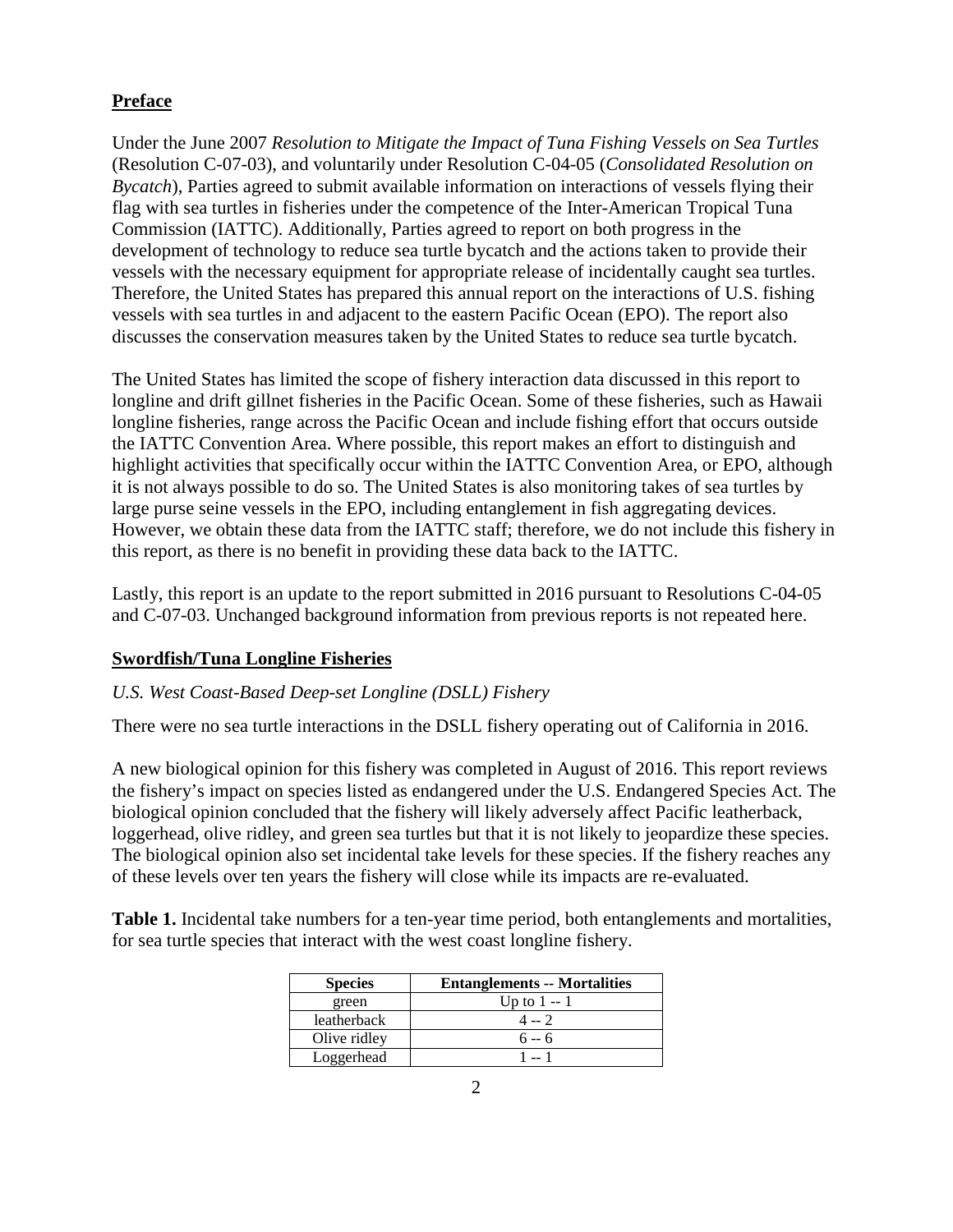## *Hawaii-based Pelagic Longline Fishery*

Tables 2 and 3 provide bycatch estimates for sea turtles for all longline trips landing in the specified years, 2015 or 2016. A fishing operation was considered within the IATTC Convention Area if at least one of the recorded locations (begin set, end set, begin haul, or end haul) was within the region.

#### A. Shallow-Set

**Table 2.** Number of observed incidental interactions of sea turtles for the Hawaii shallow-set longline fishery in 2015 and 2016, where the Hawaii shallow-set longline fishery had 100% observer coverage. Counts are provided for all species with an observed interaction in 2015 or 2016 and species of concern because of their endangered species status and history of past interactions. Counts are given for waters within the IATTC Convention Area.

| <b>Species of Sea Turtle</b> | Year | <b>Observed Takes</b> |
|------------------------------|------|-----------------------|
| Loggerhead                   | 2016 | 14                    |
|                              | 2015 | 11                    |
| Leatherback                  | 2016 | $\overline{2}$        |
|                              | 2015 | $\overline{2}$        |
| Olive Ridley                 | 2016 | 0                     |
|                              | 2015 | $\theta$              |
| Green                        | 2016 | $\theta$              |
|                              | 2015 | 0                     |

#### B. Deep-Set

**Table 3.** Estimates of the number of incidental interactions of sea turtles for the Hawaii deep-set longline fishery in 2015 and 2016. Estimates are provided for all species with an observed interaction in 2015 and 2016 and species of concern because of their endangered species status and history of past interactions. Estimates are given for waters within the IATTC Convention Area.

| <b>Species of Sea Turtle</b> | Year | <b>Observed Takes</b> | <b>Estimates</b> | <b>Standard Error</b> |  |
|------------------------------|------|-----------------------|------------------|-----------------------|--|
| Loggerhead                   | 2016 | 0                     | $\Omega$         | 2.48                  |  |
|                              | 2015 |                       | 3                | 2.62                  |  |
| Leatherback                  | 2016 | $\theta$              | $\theta$         | 2.82                  |  |
|                              | 2015 | 0                     | 0                | 3.69                  |  |
| Olive Ridley                 | 2016 |                       | 5                | 4.19                  |  |
|                              | 2015 |                       | 3                | 2.62                  |  |
| Green                        | 2016 | 0                     | $\Omega$         | 2.06                  |  |
|                              | 2015 | 0                     | $\Omega$         | 2.34                  |  |
| Unidentified Hard Shell      | 2016 | 0                     | $\Omega$         | 2.06                  |  |
|                              | 2015 | 0                     | $\Omega$         | 1.67                  |  |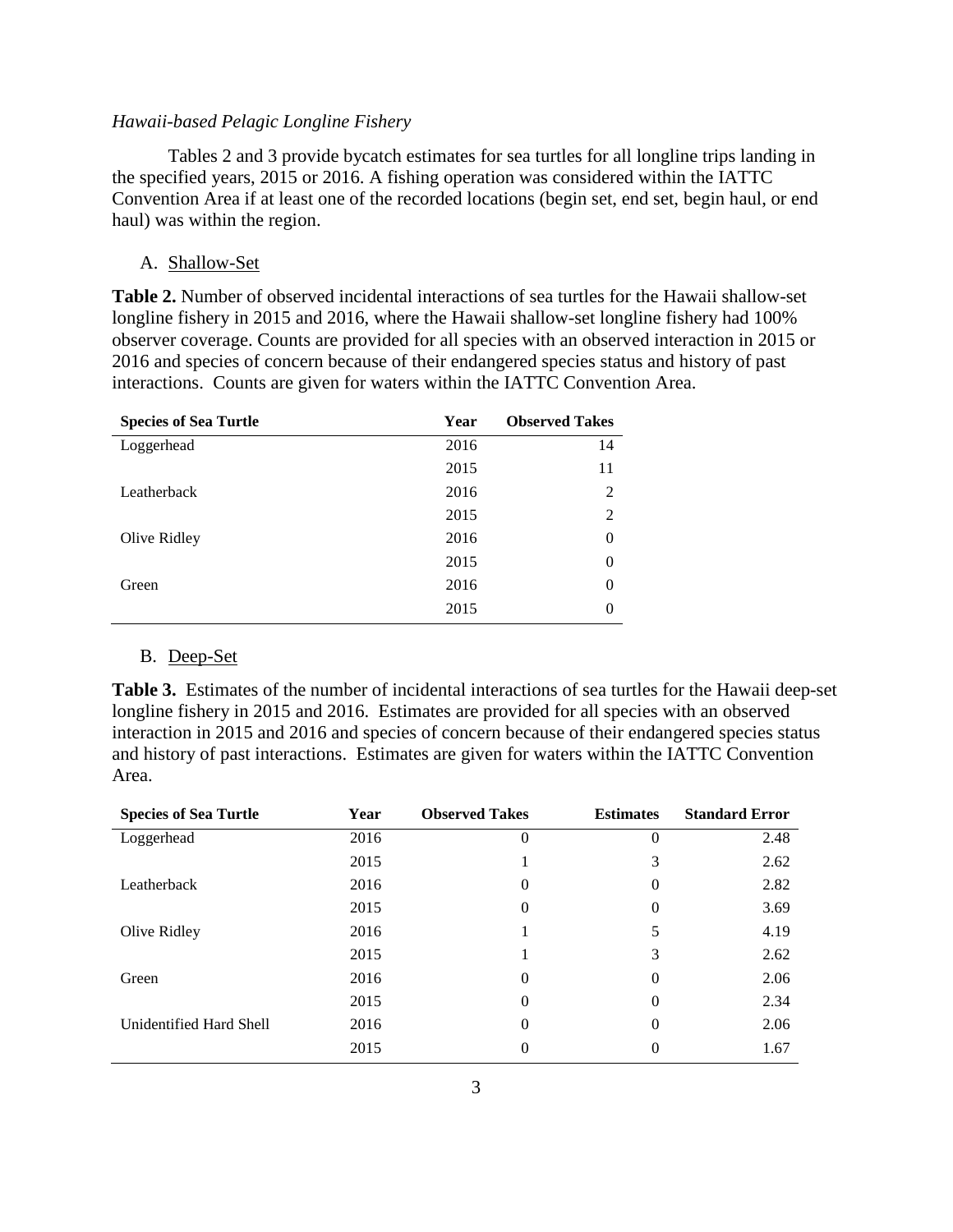# **Swordfish/Thresher Shark Drift Gillnet Fishery**

*New Regulations for Monitoring, Control, and Surveillance*

NMFS published a final rule<sup>[1](#page-10-0)</sup> to establish a vessel monitoring system by January 1, 2016, as required under IATTC Resolution C-14-02, to enforce time/area closures.

**Table 4:** Sea Turtle Interactions observed in the U.S. West Coast Drift Gillnet Fishery 2009- 2016. Sources: the West Coast Region Observer Program and SAFE reports 2006-2016, available at: [http://www.pcouncil.org/highly-migratory-species/stock-assessment-and-fishery](http://www.pcouncil.org/highly-migratory-species/stock-assessment-and-fishery-evaluation-safe-documents/)[evaluation-safe-documents/](http://www.pcouncil.org/highly-migratory-species/stock-assessment-and-fishery-evaluation-safe-documents/)

| Year | Active<br><b>Vessels</b> | Swordfish<br>(mt) | <b>Thresher</b><br>shark $(mt)$ | <b>Observed</b><br><b>Sets</b> | <b>Estimated</b><br><b>Total Sets</b> | $\frac{0}{0}$<br><b>Observer</b><br>Coverage | <b>Observed</b><br>Turtle<br><b>Takes</b> | Take<br>per 100<br>obs. sets |
|------|--------------------------|-------------------|---------------------------------|--------------------------------|---------------------------------------|----------------------------------------------|-------------------------------------------|------------------------------|
| 2009 | 35                       | 252               | 38                              | 101                            | 761                                   | 13.3                                         |                                           | 0.93                         |
| 2010 | 26                       | 62                | 41                              | 59                             | 492                                   | 12.0                                         |                                           | 0                            |
| 2011 | 22                       | 119               | 55                              | 85                             | 435                                   | 19.5                                         |                                           |                              |
| 2012 | 17                       | 118               | 37                              | 83                             | 445                                   | 18.7                                         | 11                                        | 1.20                         |
| 2013 | 18                       | 95                | 48                              | 176                            | 470                                   | 37.4                                         |                                           |                              |
| 2014 | 15                       | 127               | 26                              | 113                            | 379                                   | 29.8                                         |                                           | 0                            |
| 2015 | 17                       | 95                | 31                              | 74                             | 361                                   | 20.5                                         | 0                                         |                              |
| 2016 | 20                       | 171               | 28                              | 134                            | 737                                   | 18.2                                         |                                           | 0                            |

† Leatherback, released alive

-- Not available

All data are preliminary

# **Conservation Measures**

Please refer to previous U.S. sea turtle reports for a thorough background on the history of sea turtle conservation and mitigation measures the United States has implemented in both the longline and drift gillnet fisheries. Those pages also include past trainings, outreach events, conferences, workshops, collaborations with other nations and organizations, as well as research publications. Recent developments include:

# Species in the Spotlight – Pacific Leatherback

Of all the species NMFS protects under the Endangered Species Act (ESA), eight are considered to be among the most at-risk of extinction in the near future. As a result, the "Species in the Spotlight: Survive to Thrive" initiative was created - a concerted agency-wide effort to spotlight and save these highly at-risk species. One of these "Species in the Spotlight" is the Pacific leatherback sea turtle (*Dermochelys coriacea*) which are globally listed under the ESA as endangered.

<span id="page-10-0"></span> <sup>1</sup> 80 FR 60533, October 7, 2015 - https://www.gpo.gov/fdsys/pkg/FR-2015-10-07/pdf/2015-25474.pdf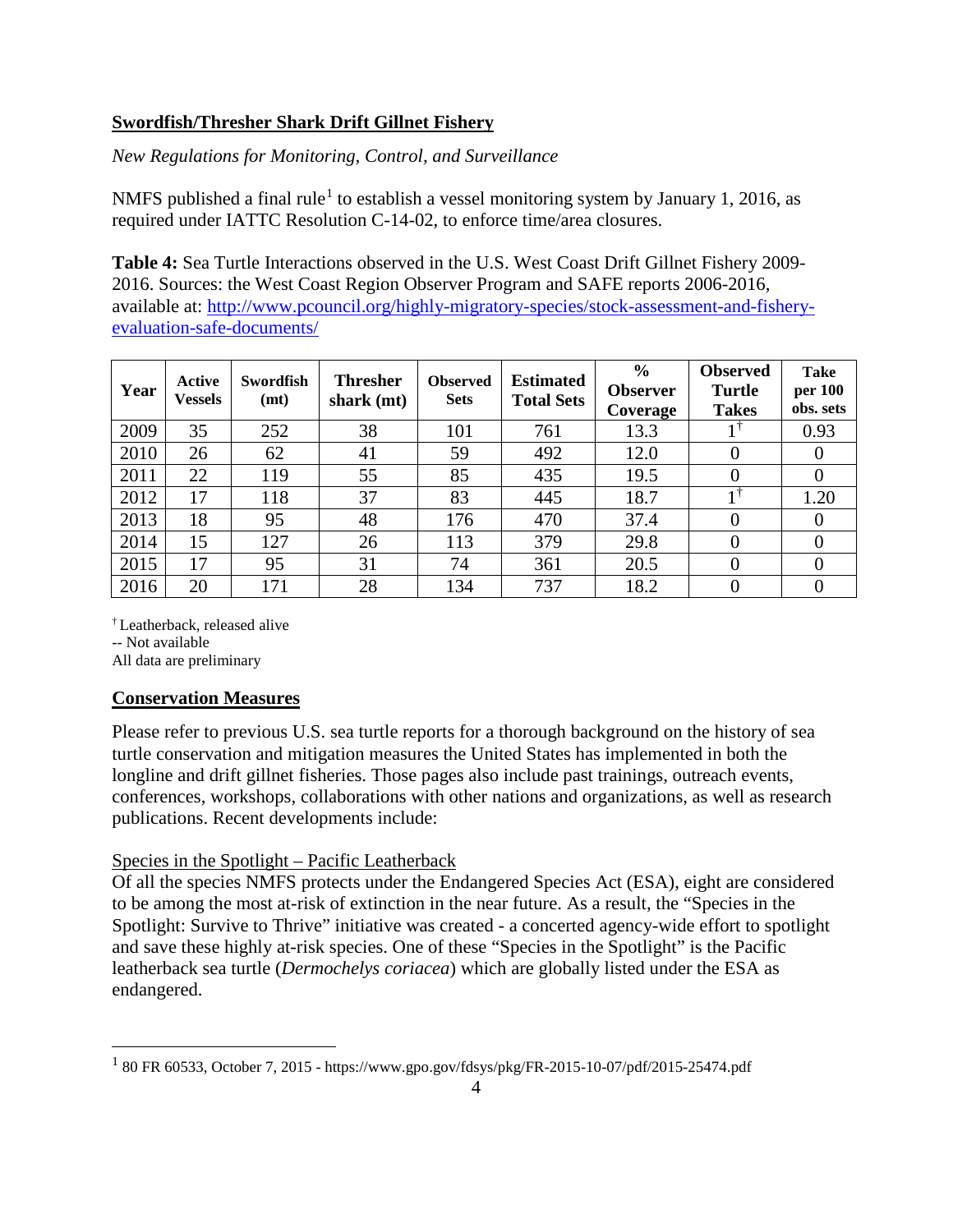Throughout the Species in the Spotlight campaign, NMFS will engage public and private sector partners in collaborative actions to spur recovery for these species. On February 10, 2016, NMFS released 5-Year Action Plans for the eight "Species in the Spotlight." These plans outline efforts vital for stabilizing their populations and preventing their extinction, and serve as road maps for their recovery. In October, 2016, NMFS hosted California Leatherback Day in La Jolla, California, with over 200 participants.

Under this special designation, leatherback sea turtles will be prioritized for directed funding and competitive grant award programs. One such program is the ESA Section 6 grant program which provides funds to the states and recognized tribes to support research and conservation programs that aide in the recovery of endangered species. The states of Washington, Oregon, and California have included leatherback sea turtles in their Section 6 Agreements and are eligible to submit proposals for this species.

Participation in Seminars, Meetings, Conferences, Symposiums, etc.

- 35<sup>th</sup> International Sea Turtle Symposium, Turkey (April, 2015). -Fisheries observer workshop with emphasis on sea turtle handling and release
- International Commission for the Conservation of Atlantic Tunas (ICCAT) Subcommittee on Ecosystems and Bycatch, Madrid, Spain (June 2015).
- Inter-American Convention on Sea Turtles in Vina del Mar, Chile, (October 2015).
- North Pacific Loggerhead Plan Meeting, La Jolla, CA, (January, 2016).
- 36<sup>th</sup> International Sea Turtle Symposium, Lima, Peru, (February, 2016).
- Areas Beyond National Jurisdiction (ABNJ, or Common Oceans) Tuna Project held a Joint RFMO Technical Working Group-Bycatch on sea turtle bycatch mitigation, Honolulu, Hawaii USA (February 2016 and November 2016).
- Yonat Swimmer served on the ICCAT Ecosystems and Bycatch Working Group to discuss sea turtle bycatch in ICCAT fisheries and attempts for mitigation. (September 2016).
- NMFS has included training on sea turtle safe handling, release, and identification as part of each AIDCP Seminar for Fishing Captains. Attendance at this seminar is one of the requirements to receive an ETP operator's permit and be placed upon the AIDCP list of qualified captains. Several workshops are offered each year, both in-person or via webinar.
- NMFS has included training on sea turtle safe handling, release and resuscitation to participants in the California drift gillnet fishery, an experimental deep-set buoy gear fishery, and the Hawaii-based longline fishery.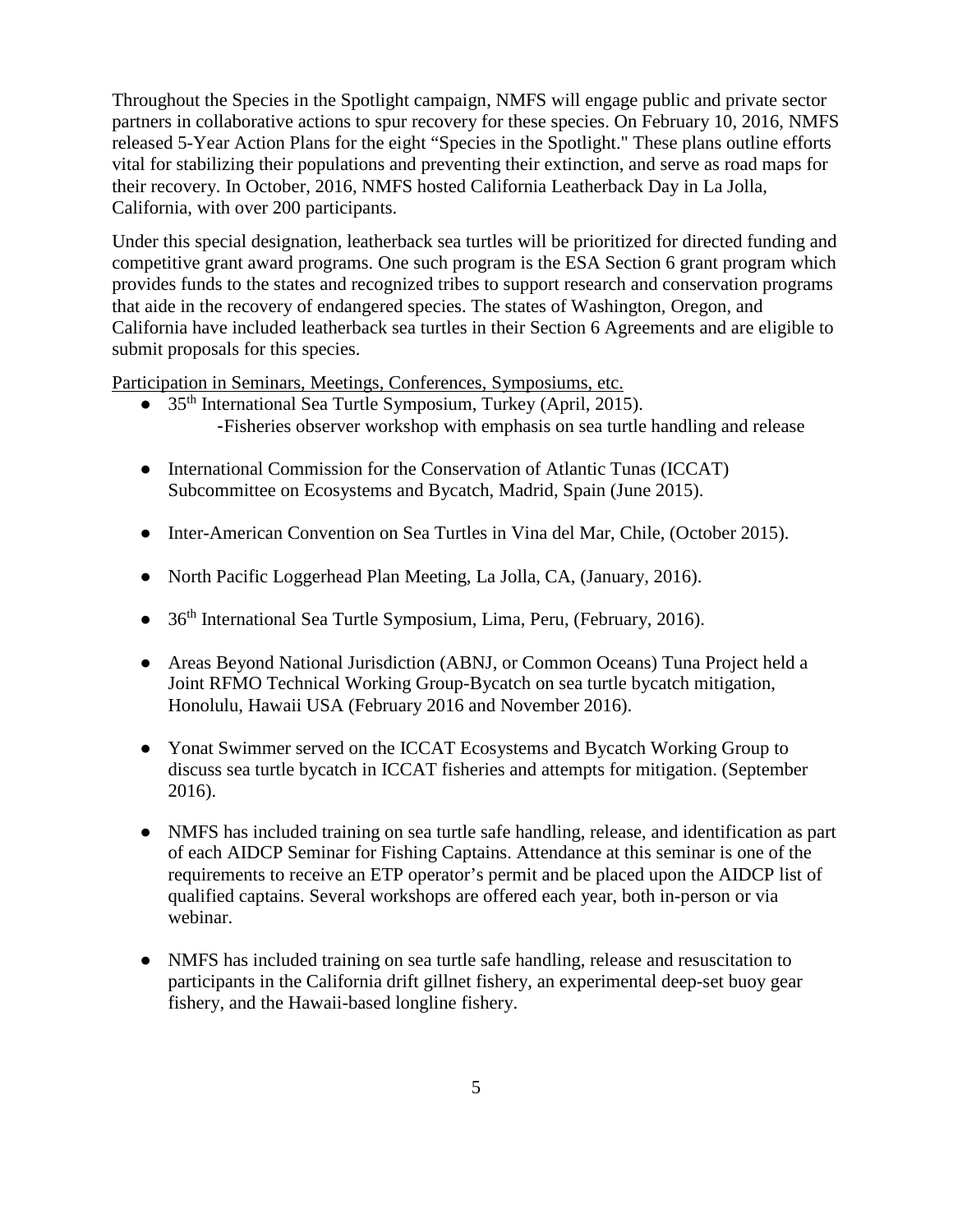Gear Experiments

- Technical advice has been provided for ongoing and new studies (2016-2017) on sea turtle bycatch mitigation experiments, underway in Indonesia, Brazil, Spain, Peru, Chile, and Mexico. The following gear trials are ongoing:
	- o Gillnet modification studies aimed to reduce turtle bycatch in Indonesia, Mexico, and Peru and Chile. (2015-2016)
	- o Continuation of studies with the University of Central Florida regarding loggerhead and hawksbill turtle movements in relation to oceanic currents in the Atlantic.
- Research conducted in Peru, Chile, Indonesia and Mexico during 2015-2016 to test the influence of gillnet illumination on incidental capture rates of loggerhead sea turtles.
- Study in Baja California Sur, Mexico in 2015-2016 to test an acoustic deterrent device in a gillnet fishery to reduce sea turtle bycatch.

Sea Turtle Tracking Studies

● Sea turtle tracking studies have also provided information on turtles' high use areas in the Atlantic and Pacific Oceans, and have elucidated turtles' use of oceanic fronts and other environmental features such as chlorophyll *a* and sea surface temperatures.

## Published Research from U.S. Government Scientists and Managers

Liles MJ, Peterson MJ, Seminoff JA, Altamirano E, Henríquez AV, Gaos AR, Gadea V, Urteaga J, Torres P, Wallace BP, Peterson TR. 2015. One size does not fit all: Importance of adjusting conservation practices for endangered hawksbill turtles to address local nesting habitat needs in the eastern Pacific Ocean. Biological Conservation 184:405–413.

Seminoff, J. A., C. D. Allen, G. H. Balazs, P. H. Dutton, T. Eguchi, H. L. Haas, S.A. Hargrove, M. P. Jensen, D. L. Klemm, A. M. Lauritsen, S. L. MacPherson, P. Opay, E. E. Possardt, S. L. Pultz, E. E. Seney, K. S. Van Houtan, and R. S. Waples. 2015. Status Review of the Green Turtle (Chelonia mydas) Under the U.S. Endangered Species Act. NOAA Technical Memorandum, NOAA-NMFS-SWFSC-539. 571pp.

Benaka LR, Sharpe L, Abrams K, Campbell M, Cope J, Darby F, Dick EJ, Hyde J, Linton B, Lunsford C, Rioux D and Y. Swimmer. (2016) Action Plan for Fish Release Mortality Science. US Department of Commerce, NOAA, 34 p. NMFS-F/SPO-161.

Gilman E, Chaloupka M, Swimmer Y, Piovano S (2016) A cross-taxa assessment of pelagic longline bycatch mitigation measures: conflicts and mutual benefits to elasmobranchs. Fish and Fisheries. 10.1111/faf.12143.

Ortiz N, Mangel JC, Wang J, Alfaro-Shigueto J, Pingo S, Jimenez A, Suarez T, Swimmer Y, Carvalho F & BJ Godley (2016) Reducing green sea turtle bycatch in small-scale fisheries